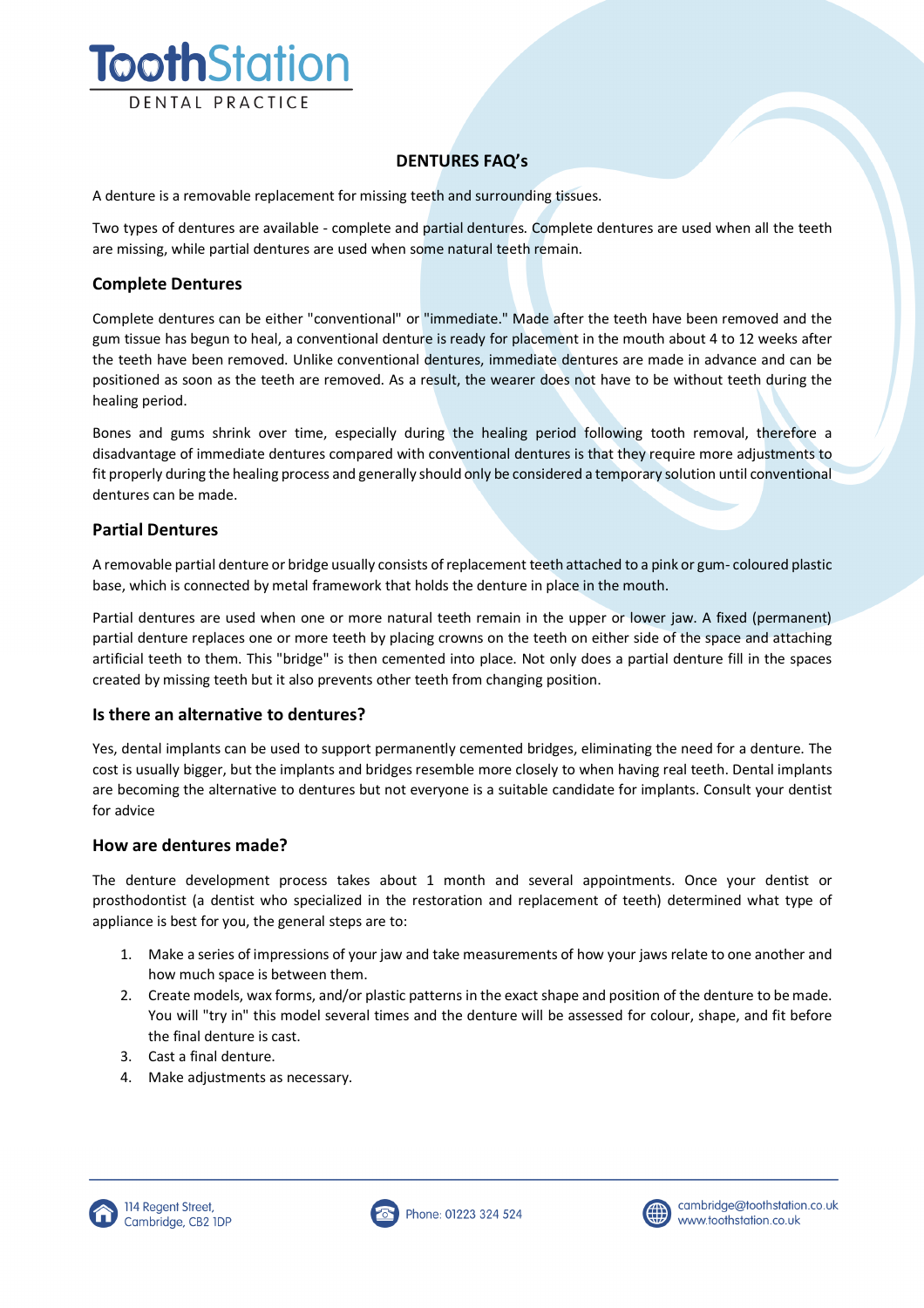

## **How do new dentures feel like?**

New dentures may feel a little odd or loose for a few weeks until the muscles of your cheek and tongue learn to keep them in place and you get comfortable inserting and removing them. Also, it is not unusual for minor irritation or soreness to occur and for saliva flow to increase when you first start wearing dentures, but these problems will diminish as your mouth adjusts to the new denture.

### **Will dentures make me look different?**

Dentures are made to closely resemble your natural teeth so there should be no noticeable change to your appearance. In fact, dentures may even improve your smile and fill out your facial appearance.

### **Will eating with new dentures be difficult?**

Eating with new dentures will take a little practice and may be uncomfortable for some wearers for a few weeks. To get used to the new denture, start with soft foods cut into small pieces.

Chew slowly using both sides of your mouth. As you get used to your new dentures, add other foods until you return to your normal diet. Be cautious with hot or hard foods and sharp-edged bones or shells. Avoid foods

that are extremely sticky or hard. You may want to avoid chewing gum while you adjust to the denture. Also, don't use toothpicks while wearing dentures.

### **Will dentures change how I speak?**

You may have difficulty pronouncing certain words. If so, practice by saying the difficult words out loud. With practice and with time you will become accustomed to speaking properly with your denture.

If your dentures "click" while you're talking, you should contact your dentist. Your dentures may occasionally slip when you laugh, cough, or smile. Reposition the dentures by gently biting and swallowing. If any speaking problem persists, consult your dentist or prosthodontist.

#### **Are dentures worn 24 hours a day?**

Your dentist or prosthodontist will instruct you as to how long to wear your denture and when to remove it. During the first several days after receiving your denture, you may be asked to wear it all the time, including while you sleep. Although this may be temporarily uncomfortable, it is the quickest way to identify the areas on your denture that may need adjustment. Once adjustments are made, you should remove your dentures before going to bed. This allows gum tissues to rest and allows normal stimulation and cleansing by the tongue and saliva. The denture can be put back in your mouth in the morning.

## **Should I use a denture adhesive?**

A denture adhesive may be considered under the following circumstances:

- 1. To enhance your satisfaction with a properly constructed denture. Adhesives enhance retention, stability, bite force and an individual's sense of security.
- 2. To assist individuals with dry mouth conditions that lessen denture adherence, such as individuals taking cold medications, those with neurological disabilities including strokes, and the elderly.
- 3. To provide added stability and security for those who place unusual demands on their facial muscles, such as public speakers or musicians.